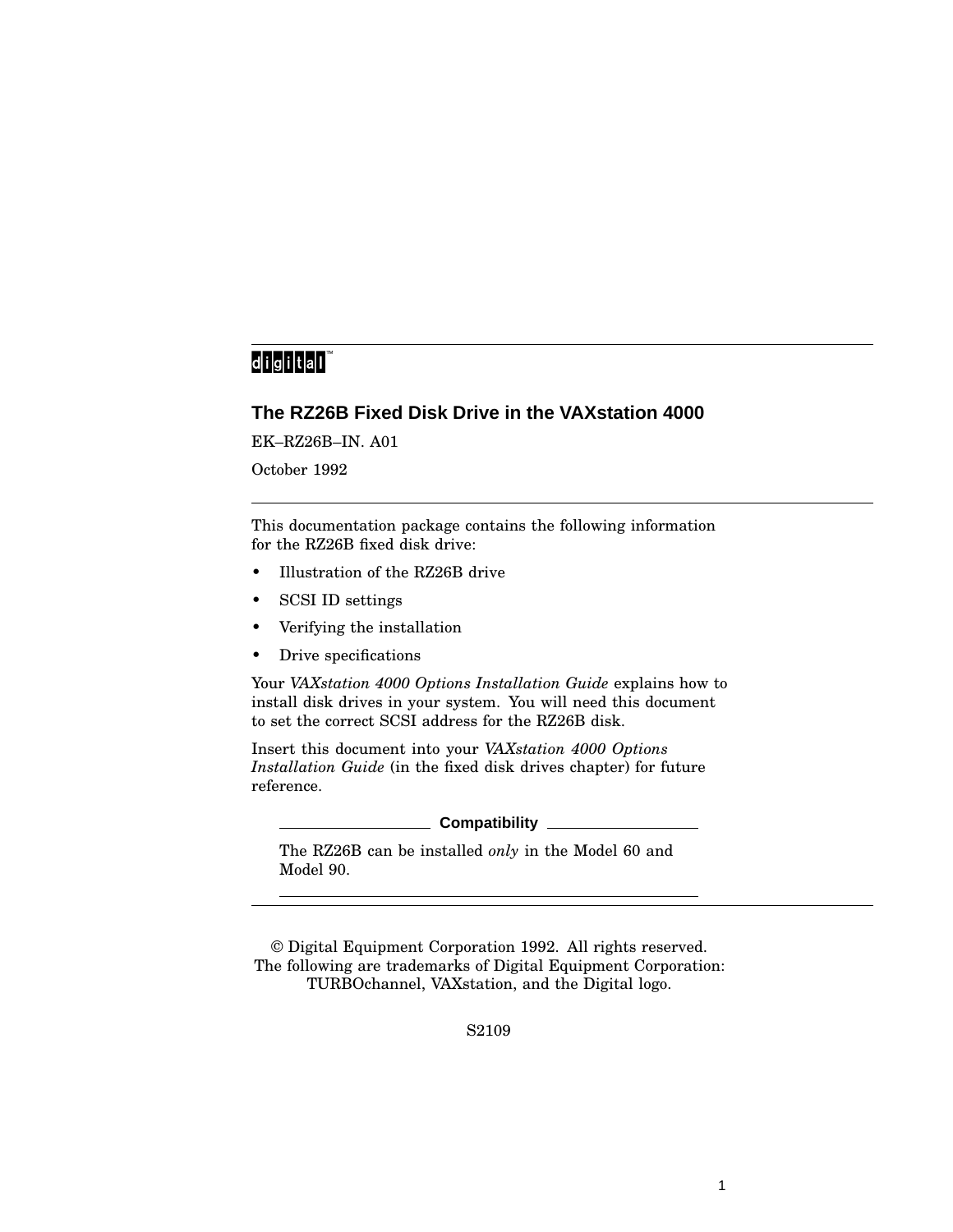The RZ26B Fixed Disk Drive

# **The RZ26B Fixed Disk Drive**

| <b>Preparing Your</b><br><b>System</b> | Use the instructions in the VAX station 4000 Options Installation<br><i>Guide</i> to:                                                                                                                                                                                                                 |  |  |  |  |  |  |
|----------------------------------------|-------------------------------------------------------------------------------------------------------------------------------------------------------------------------------------------------------------------------------------------------------------------------------------------------------|--|--|--|--|--|--|
|                                        | Shut down your system                                                                                                                                                                                                                                                                                 |  |  |  |  |  |  |
|                                        | Remove the system unit cover                                                                                                                                                                                                                                                                          |  |  |  |  |  |  |
|                                        | Prevent static discharge by touching the "Touch Me First"<br>label on the power supply                                                                                                                                                                                                                |  |  |  |  |  |  |
| <b>Setting the</b><br>SCSI ID          | Before you begin installation of your RZ26B drive, enter the<br>SHOW CONFIG command to find the current SCSI IDs of your<br>devices. In the following example, SCSI IDs 0 and 5 are being<br>used:                                                                                                    |  |  |  |  |  |  |
|                                        | >>>SHOW CONFIG                                                                                                                                                                                                                                                                                        |  |  |  |  |  |  |
|                                        | DEVNBR<br>DEVNAM<br>INFO                                                                                                                                                                                                                                                                              |  |  |  |  |  |  |
|                                        | 10<br>SCSI<br>OK<br>0--RZ24 5--TZK10                                                                                                                                                                                                                                                                  |  |  |  |  |  |  |
|                                        | Make a note of the SCSI IDs of your devices.                                                                                                                                                                                                                                                          |  |  |  |  |  |  |
|                                        | Refer to Figure 1 to choose a SCSI setting for your drive. Digital<br>recommends SCSI settings 0, 1, 2, and 3 for fixed disk drives.<br>Each device must have a unique SCSI ID. Never set two or more<br>devices to the same SCSI ID; the system will not be able to<br>communicate with the devices. |  |  |  |  |  |  |
|                                        | <b>SCSI ID 6 Reserved</b>                                                                                                                                                                                                                                                                             |  |  |  |  |  |  |
|                                        | Do not use SCSI ID 6 for your drive. It is reserved for<br>the controller.                                                                                                                                                                                                                            |  |  |  |  |  |  |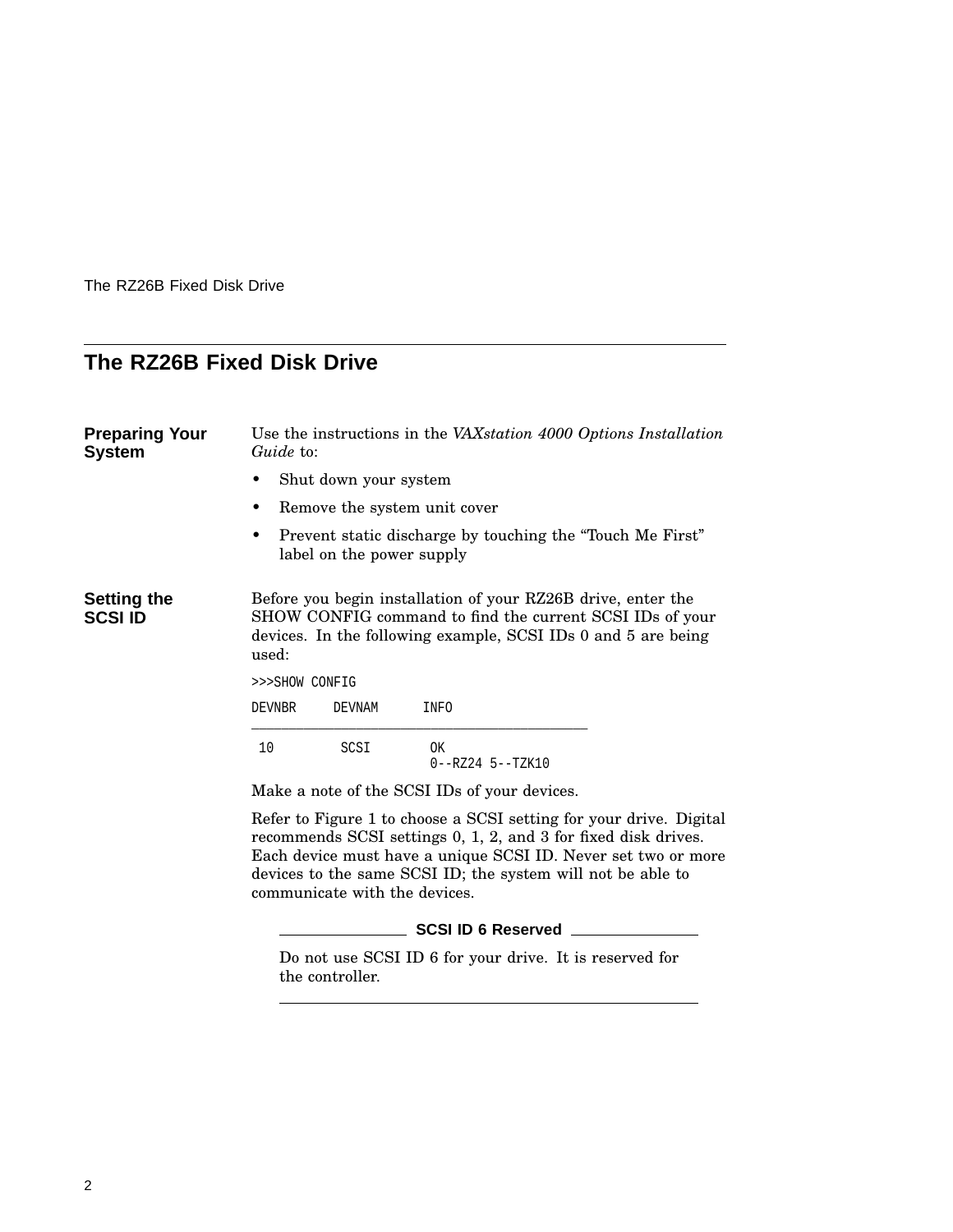The RZ26B Fixed Disk Drive



**Figure 1 SCSI Settings on the RZ26B Fixed Disk Drive**



Follow the instructions in the *VAXstation 4000 Options Installation Guide* to install this drive.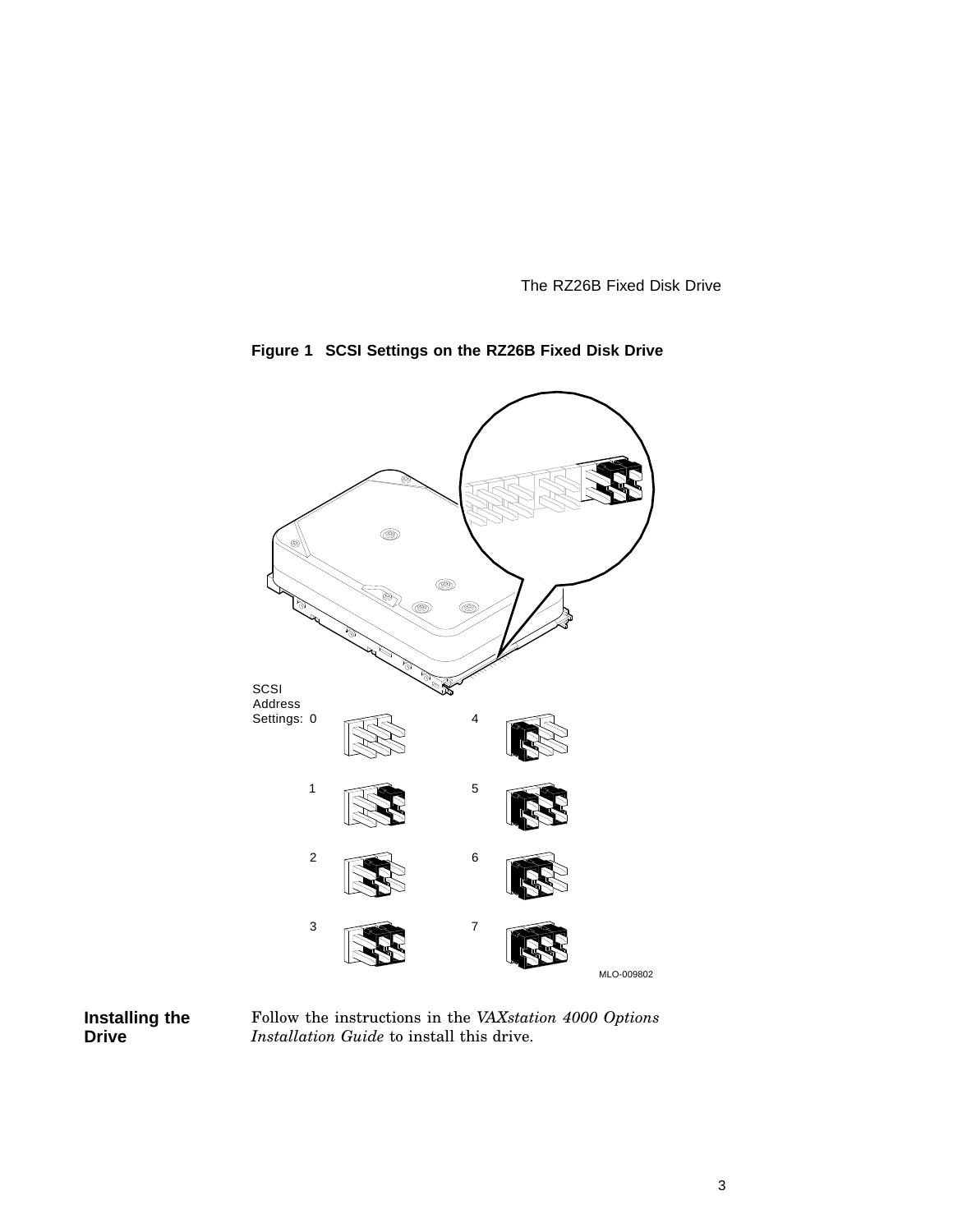The RZ26B Fixed Disk Drive

**Verifying the Installation** Enter the SHOW CONFIG command to verify that your installation was successful. >>>SHOW CONFIG DEVNBR DEVNAM INFO \_\_\_\_\_\_\_\_\_\_\_\_\_\_\_\_\_\_\_\_\_\_\_\_\_\_\_\_\_\_\_\_\_\_\_\_\_\_\_\_\_\_\_\_\_ 10 SCSI OK<br>0--RZ24 0--RZ24 2--RZ26B 5--TZK10

In this example the RZ26B drive was set to SCSI ID number 2.

# **RZ26B Fixed Disk Drive Specifications**

**Capacity** Table 1 provides the capacity specifications for the RZ26B fixed disk drive.

|  |  |  |  |  |  | Table 1 RZ26B Fixed Disk Drive Storage Specifications |
|--|--|--|--|--|--|-------------------------------------------------------|
|--|--|--|--|--|--|-------------------------------------------------------|

| <b>Formatted Storage Capacity</b> |           |  |  |  |
|-----------------------------------|-----------|--|--|--|
| Per drive                         | $1.05$ GB |  |  |  |
| Per surface                       | 80.9 MB   |  |  |  |
| Bytes per block                   | 512       |  |  |  |
| Blocks per track                  | 56 to 96  |  |  |  |
| Blocks per drive                  | 50,860    |  |  |  |
| Spare cylinders                   | 69        |  |  |  |
| Buffer size                       | 256K      |  |  |  |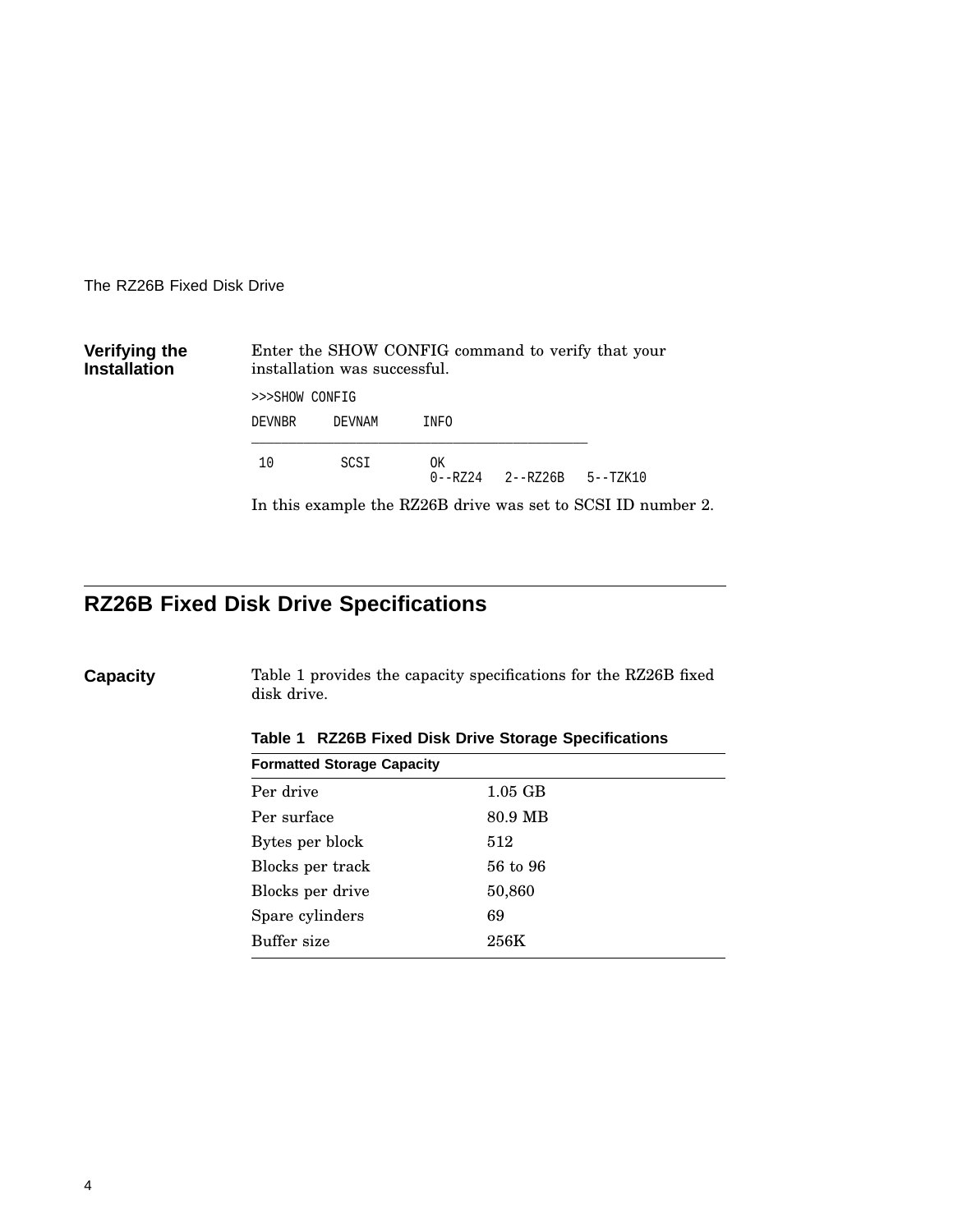RZ26B Fixed Disk Drive Specifications

**Performance** Table 2 provides performance specifications for the RZ26B fixed disk drive.

| <b>Performance Variable</b>          | <b>Operating Conditions</b>                    |  |  |
|--------------------------------------|------------------------------------------------|--|--|
| Data transfer rate to/from<br>media  | 2.6 MB/sec to 4 MB/sec                         |  |  |
| Data transfer rate to/from<br>buffer | 2.5 MB (asynchronous) to 5 MB<br>(synchronous) |  |  |
| Seek time track to track             | $2.5$ msec                                     |  |  |
| Seek time average                    | $10.5$ msec                                    |  |  |
| Seek time maximum (full<br>stroke)   | 22 msec                                        |  |  |
| Average latency                      | 5.56 msec                                      |  |  |
| Rotational speed                     | $5400$ rpm                                     |  |  |
| Start time                           | 14 ms (nominal) 20 MS<br>(maximum)             |  |  |
| Stop time                            | 20 ms (maximum)                                |  |  |
| Interleave                           | 1:1                                            |  |  |

**Table 2 RZ26B Performance Specifications**